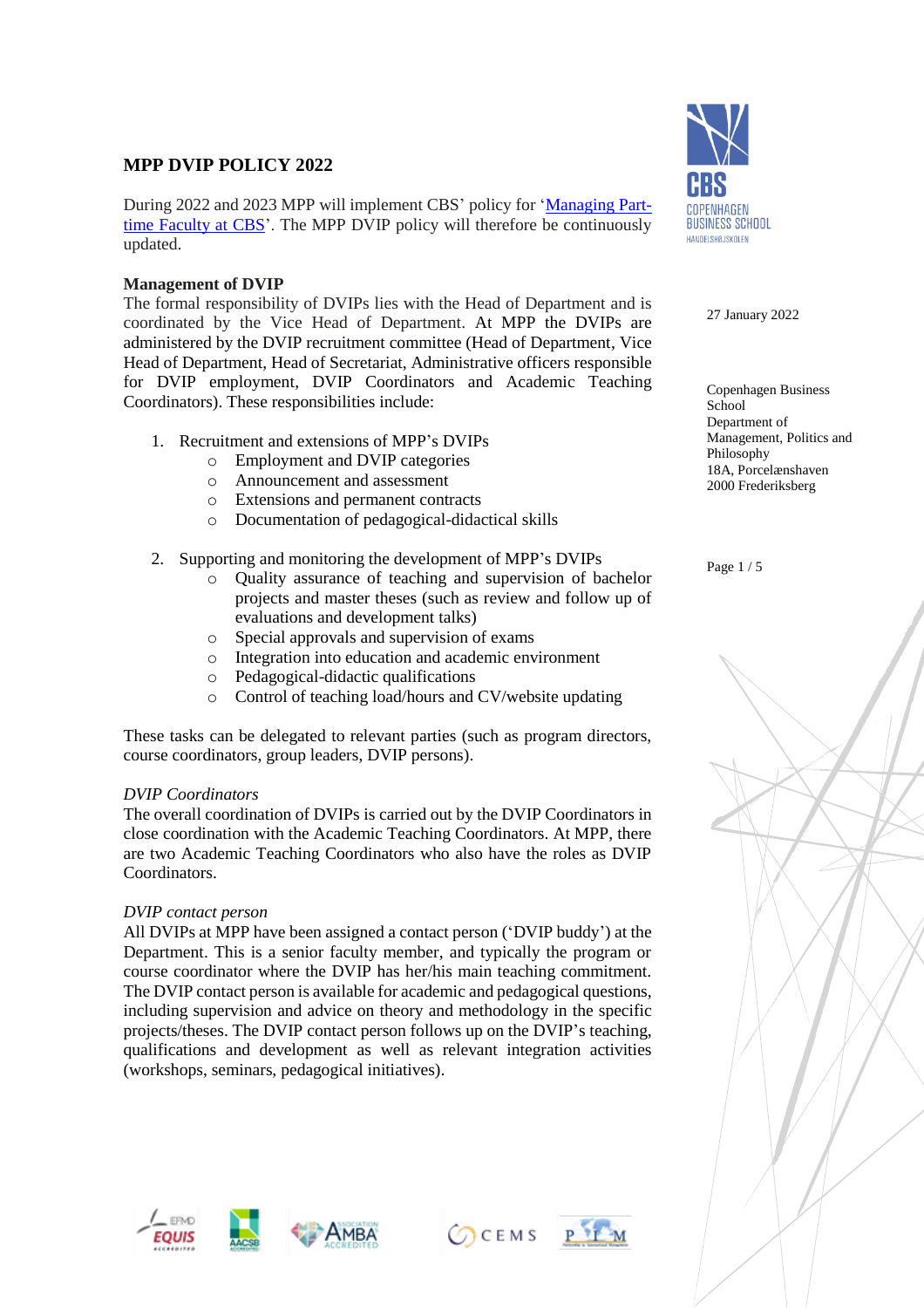### **1. Recruitment and extension of DVIPs**

### *DVIP categories*

MPP recruits DVIPs for three main activities, and subsequently employ DVIPs on three categories: External Lecturer (EL), Teaching Assistant (UA/TA) and Instructors (IN). The majority of DVIPs are ELs, which consists of two different competency profiles: a) academic staff from other universities and academics whose employment is solely or mainly based on part-time teaching; and b) practitioners from the public and private sector with an interest in teaching and supervising. MPP is also interested in – where relevant – recruiting graduates from the programs they are meant to teach or supervise in, ensuring a high degree of familiarity with curriculum, quality standards, and culture.

Whether a candidate qualifies as an EL or UA can in some cases be difficult to delineate. As a general principle, MPP uses EL for classroom teaching (i.e. not only exercises or supervision) and supervision at bachelor level and—with special approval—master thesis level. An EL must have prior teaching experience and pedagogical qualifications and/or professional experience at a level that includes either managerial functions or qualified specialist functions. An EL is expected to assume a sizable commitment at the Department. MPP's aim is that ELs are connected to a specific program or large course.

The category UA is typically used for teaching tasks at elementary level, but may with the special approval from MPP/CBS Law supervise at bachelor level. An UA is generally used for smaller roles or commitments at the Department. In some cases, an UA also teaches or supervises on master's level (approval required, see below).

The third and smallest category of DVIPs at MPP are Instructors (IN). These are bachelor students, with a minimum of two years of study, or master students that perform smaller tasks, such as exercises.

#### *Announcement and assessment*

Recruitment of DVIP is normally initiated by the identification of a teaching need by program directors, line coordinators or course coordinators. However, every recruitment is administered and overseen by the DVIP committee. This is important to ensure quality of DVIPs as well as for the management of the VIP/DVIP ratio. The assessment of applicants is done by one chairperson, typically a permanent staff member appointed by the DVIP Coordinator or by the DVIP committee.

MPP prefers long-term commitment with DVIPs and strives towards either 3 year contracts based on open announcements or, in some cases, permanent contracts. This policy supports our DVIPs to gain long-term relationships with our permanent faculty and to embed our DVIPs in our research environments. In addition, it supports MPP's strategic development of our educational program and courses. However, in some cases MPP needs to act swiftly and









page 2 / 5

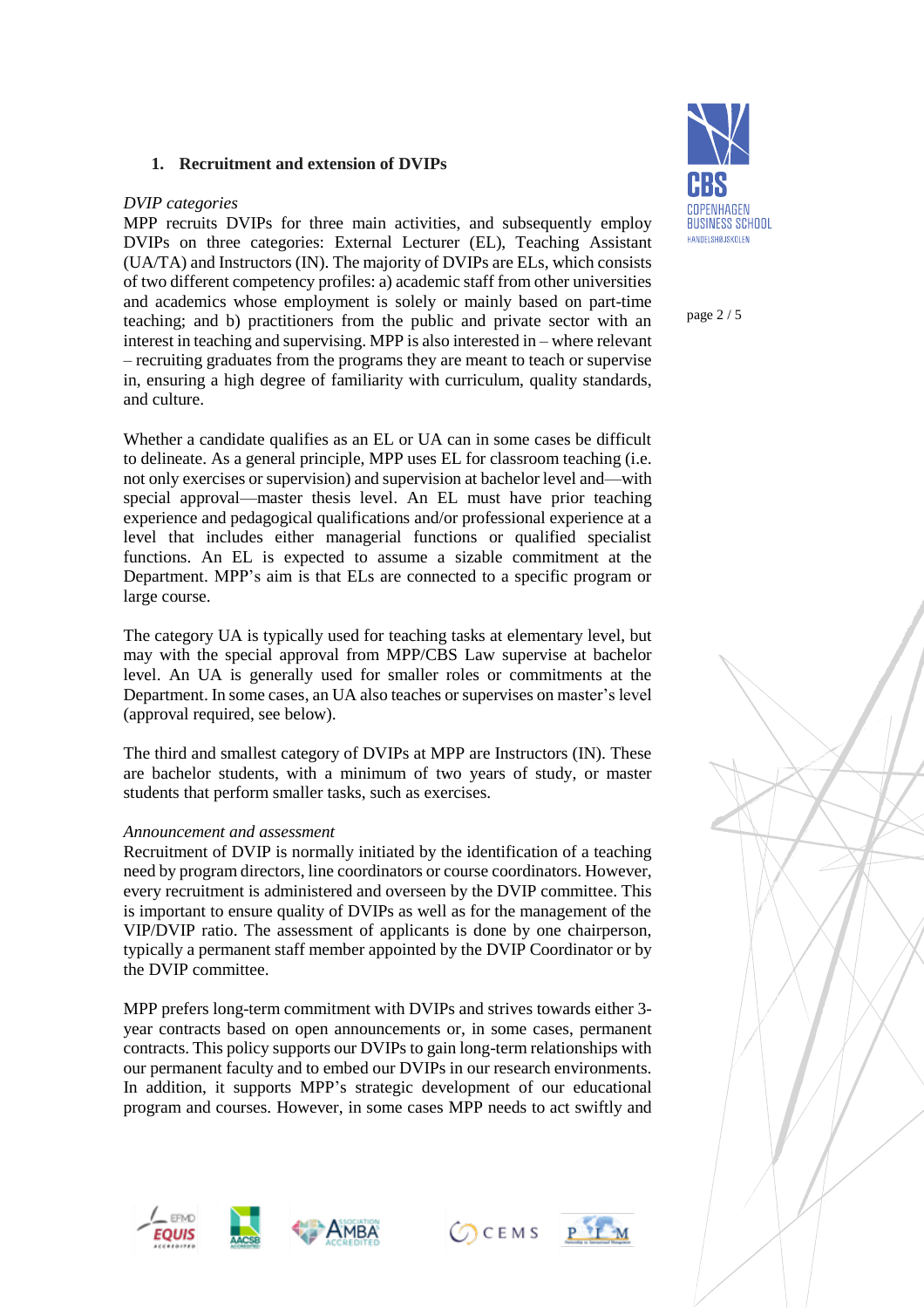cover immediate and short-term needs (such as parental or sick-leave, cover for large research projects) in which cases MPP uses 1-year contracts.

### *Extensions and permanent contracts*

Prolongation follows the same procedure as new recruitments in terms of assessment. The main differences are that a prolongation procedure includes a review of the teaching need in relation to VIP and DVIP at MPP, as well as an assessment of the DVIPs performance and engagement at MPP/CBS, including the DVIP's academic and/or professional development activities and their teaching portfolio. This review includes dialogue between the DVIP committee and relevant program directors or coordinators as well as the DVIP in question. Furthermore, the Head of Department/Director of CBS Law approves the extension. HoD/Director of Law receives the CV and teaching evaluations and the assessment and recommendation by the DVIP committee. This procedure ensures that MPP has the right amount of DVIPs with the highest level of teaching and supervisory quality.

For permanent positions, the preparation and initial assessment on departmental level follows the same procedure as for extensions. However, approval by the Dean of Education of the DVIP's competencies is required. The dean receives the CV, course evaluations for the past three years and a recommendation by head of department.

# *Documentation of pedagogical-didactical skills*

During 2022 and 2023 on assessment of existing DVIPs' pedagogical skills will be made on rolling basis (for example during VIP-DVIP dialogue, in process of extensions and new recruitment). For new employment contracts, a plan will be made for when the new teacher will participate in the mandatory courses. It is the responsibility of the DVIP committee that such agreement is in place. The follow-up is made by the administrative officers responsible for DVIP employment.

# **2. Supporting and monitoring the development MPP's DVIPs**

### *Quality assurance*

The formal responsibility of quality assurance of pedagogical competences and development lies with the Head of Department and is coordinated by the Vice Head of Department and the DVIP and Academic Teaching Coordinators. Course evaluations are reviewed and followed up on a continuous basis, following the quarterly organization of the courses at CBS. The day-to-day quality assurance, such as pedagogical and curricula development, is delegated to relevant program directors, line coordinators and course coordinators, in liaison with the Vice Head of Department.

The course coordinator is always a VIP faculty, which means that the academic as well as pedagogical responsibility is maintained by MPP faculty. However, DVIPs participate on equal terms with faculty members in coordination meetings on the respective courses and projects etc. placed at the department, as a minimum, before the course starts up. Current practice involves continuous faculty planning meetings with both VIP and DVIP.









page 3 / 5

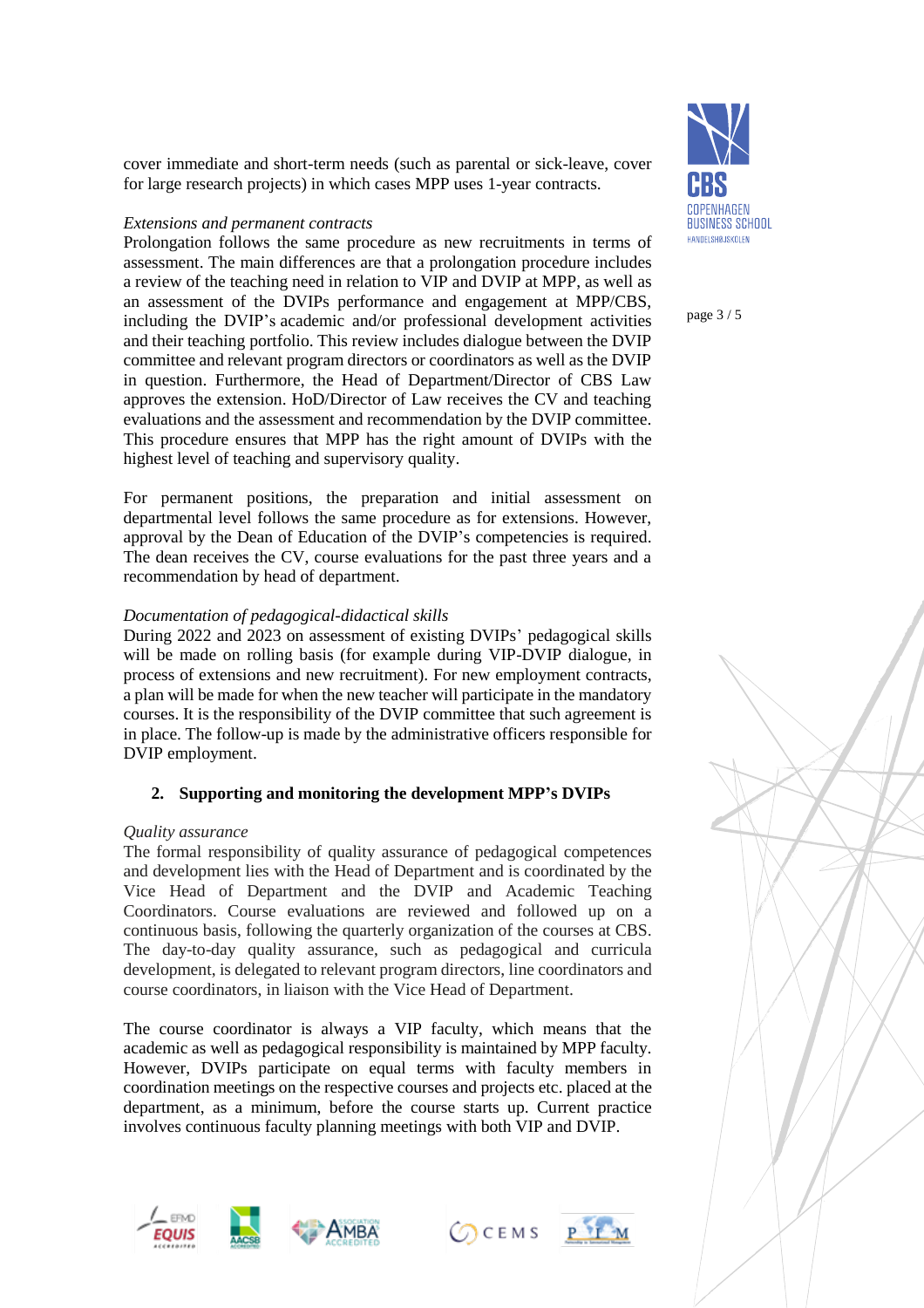In addition, the DVIP contact person is available for questions regarding teaching and supervision and follows up on the DVIP's activities.

For permanent DVIPs the department (the DVIP coordinator or the DVIP contact person) conducts a status and development talk with the permanent DVIPs at least every three years. Depending on the DVIPs commitments at CBS, this can be an individual or group meeting, and it can either be a separate occasion or part of course planning and/or course evaluation follow-up. The DVIP committee should be notified of the result of the status and development talk.

#### *Approval and supervision of examination and supervision*

For an EL to supervise master's thesis departmental approval is required. An UA needs departmental approval for bachelor supervision, and approval by the Dean of Education for master's thesis supervision. Assessment of the qualifications is done by a relevant thesis course coordinator and/or a relevant program director. Approval is required by Head of Department (this can be delegated to Vice Head of Department or Academic Teaching Coordinators).

A VIP must be appointed to supervise exams conducted by an UA. It is the course coordinator's responsibility to either supervise or appoint another qualified VIP to do so. The DVIP contact person is available for academic and pedagogical questions, including supervision and advice on theory and methodology in the specific projects/theses.

#### *Integration into education and academic environment*

MPP strives to include the DVIPs in departmental activities where this is relevant for both parties. At times, this is challenging due to the nature of the employment as DVIPs all are part-time positions and DVIPs usually have their main commitments elsewhere. MPP's academic DVIPs are rather well embedded at least in the educational activities, such as pedagogical and curriculum development, and some are also integrated in the research activities. MPP's analysis shows that prior relationships with researchers at MPP, length of employment, and embeddedness in specific educational programs are factors that determine the integration of DVIPs at MPP. MPP is also committed to finding ways to include DVIPs that are from business communities or are otherwise less integrated, i.e. who are more difficult to reach and engage in academic development beyond the specific educational activities they are contracted to perform.

Department-specific information for DVIPs is made available by the department. For example, MPP has a specific DVIP email where relevant invitations are circulated, including the MPP newsletter and general seminars and events. Further, the new role and function of the DVIP contact person includes having a dialogue about integration activities.

#### *Pedagogical-didactic qualifications*

DVIPs at MPP are expected to successfully complete at least two pedagogical courses at CBS. As a minimum, a DVIP must take the mandatory course











page 4 / 5